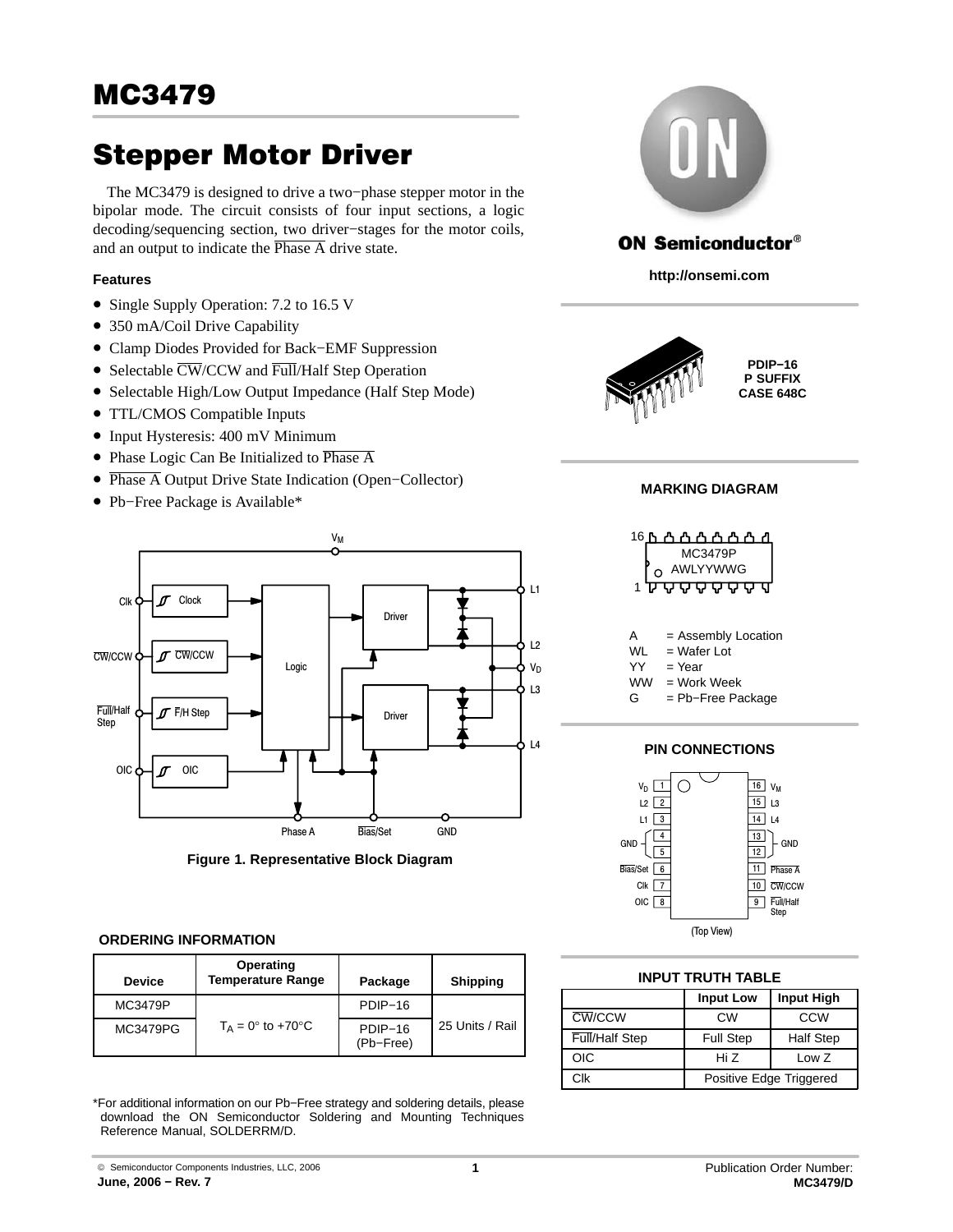## **MAXIMUM RATINGS**

| Rating                              | Symbol           | Value            | Unit         |
|-------------------------------------|------------------|------------------|--------------|
| Supply Voltage                      | $V_M$            | $+18$            | Vdc          |
| Clamp Diode Cathode Voltage (Pin 1) | $V_D$            | $V_M + 5.0$      | Vdc          |
| Driver Output Voltage               | $V_{OD}$         | $V_M + 6.0$      | Vdc          |
| Drive Output Current/Coil           | l <sub>OD</sub>  | ± 500            | mA           |
| Input Voltage (Logic Controls)      | $V_{\text{in}}$  | $-0.5$ to $+7.0$ | Vdc          |
| Bias/Set Current                    | <sup>l</sup> BS  | $-10$            | mA           |
| Phase A Output Voltage              | $V_{OA}$         | $+18$            | Vdc          |
| <b>Phase A Sink Current</b>         | <b>I</b> OA      | 20               | mA           |
| Junction Temperature                | TJ               | $+150$           | $^{\circ}$ C |
| Storage Temperature Range           | $T_{\text{stg}}$ | $-65$ to $+150$  | $^{\circ}C$  |

Stresses exceeding Maximum Ratings may damage the device. Maximum Ratings are stress ratings only. Functional operation above the Recommended Operating Conditions is not implied. Extended exposure to stresses above the Recommended Operating Conditions may affect device reliability.

#### **RECOMMENDED OPERATING CONDITIONS**

| <b>Characteristic</b>                     | Symbol                | Min              | Max         | <b>Unit</b> |
|-------------------------------------------|-----------------------|------------------|-------------|-------------|
| Supply Voltage                            | Vм                    | $+7.2$           | $+16.5$     | Vdc         |
| Clamp Diode Cathode Voltage               | V <sub>D</sub>        | $V_{\mathsf{M}}$ | $V_M + 4.5$ | Vdc         |
| Driver Output Current (Per Coil) (Note 1) | l <sub>OD</sub>       |                  | 350         | mA          |
| Input Voltage (Logic Controls)            | $V_{in}$              | 0                | $+5.5$      | Vdc         |
| Bias/Set Current (Outputs Active)         | l <sub>BS</sub>       | $-300$           | $-75$       | μA          |
| Phase A Output Voltage                    | <b>V<sub>OA</sub></b> |                  | $V_M$       | Vdc         |
| <b>Phase A Sink Current</b>               | $I_{OA}$              | 0                | 8.0         | mA          |
| <b>Operating Ambient Temperature</b>      | $T_A$                 | 0                | $+70$       | $^{\circ}C$ |

1. See section on Power Dissipation in Application Information.

**DC ELECTRICAL CHARACTERISTICS** (Specifications apply over the recommended supply voltage and temperature range, (Notes [2,](#page-3-0) [3\)](#page-3-0) unless otherwise noted.)

| <b>Characteristic</b>                                                                                                                                      | <b>Pins</b>     | Symbol                        | Min                             | Typ                                           | Max              | Unit |
|------------------------------------------------------------------------------------------------------------------------------------------------------------|-----------------|-------------------------------|---------------------------------|-----------------------------------------------|------------------|------|
| <b>INPUT LOGIC LEVELS</b>                                                                                                                                  |                 |                               |                                 |                                               |                  |      |
| Threshold Voltage (Low-to-High)                                                                                                                            | 7, 8,           | $V$ TLH                       | —                               | —                                             | 2.0              | Vdc  |
| Threshold Voltage (High-to-Low)                                                                                                                            | 9, 10           | <b>V<sub>THL</sub></b>        | 0.8                             | -                                             |                  | Vdc  |
| <b>Hysteresis</b>                                                                                                                                          |                 | V <sub>HYS</sub>              | 0.4                             |                                               |                  | Vdc  |
| Current: $(V1 = 0.4 V)$<br>$(V_1 = 5.5 V)$<br>$(V_1 = 2.7 V)$                                                                                              |                 | Ιı                            | $-100$<br>-                     | $\qquad \qquad -$<br>-                        | $+100$<br>$+20$  | μA   |
| <b>DRIVER OUTPUT LEVELS</b>                                                                                                                                |                 |                               |                                 |                                               |                  |      |
| Output High Voltage ( $I_{BS} = -300 \mu A$ )<br>$I_{OD} = -350$ mA<br>$I_{OD} = -0.1$ mA                                                                  | 2, 3,<br>14, 15 | <b>V<sub>OHD</sub></b>        | $V_M - 2.0$<br>$V_{\rm M}$ –1.2 |                                               |                  | Vdc  |
| Output Low Voltage ( $I_{BS} = -300 \mu A$ , $I_{OD} = 350 \mu A$ )                                                                                        |                 | VOLD                          | -                               |                                               | 0.8              | Vdc  |
| Differential Mode Output Voltage Difference (Note 4)<br>$(I_{BS} = -300 \mu A, I_{OD} = 350 \mu A)$                                                        | 14, 15          | $DV_{OD}$<br>CV <sub>OD</sub> | —                               | -                                             | 0.15<br>0.15     | Vdc  |
| Output Leakage, Hi Z State $(0 \le V_{OD} \le V_M, I_{BS} = -5.0 \mu A)$<br>$(0 \le V_{OD} \le V_M$ , $I_{BS} = -300 \mu A$ , $F/H = 2.0 V$ , OIC = 0.8 V) | 14, 15          | I <sub>OZ1</sub><br>$I_{OZ2}$ | $-100$<br>$-100$                | $\overline{\phantom{0}}$<br>$\qquad \qquad -$ | $+100$<br>$+100$ | μA   |
| <b>CLAMP DIODES</b>                                                                                                                                        |                 |                               |                                 |                                               |                  |      |
| $(I_D = 350 \text{ mA})$<br><b>Forward Voltage</b>                                                                                                         | 1, 2,           | $V_{\text{DF}}$               | —                               | 2.5                                           | 3.0              | Vdc  |
| (Pin 1 = 21 V; Outputs = 0 V; $I_{BS} = 0 \mu A$ )<br>Leakage Current (Per Diode)                                                                          | 3, 14,<br>15    | <b>I</b> <sub>DR</sub>        |                                 |                                               | 100              | μA   |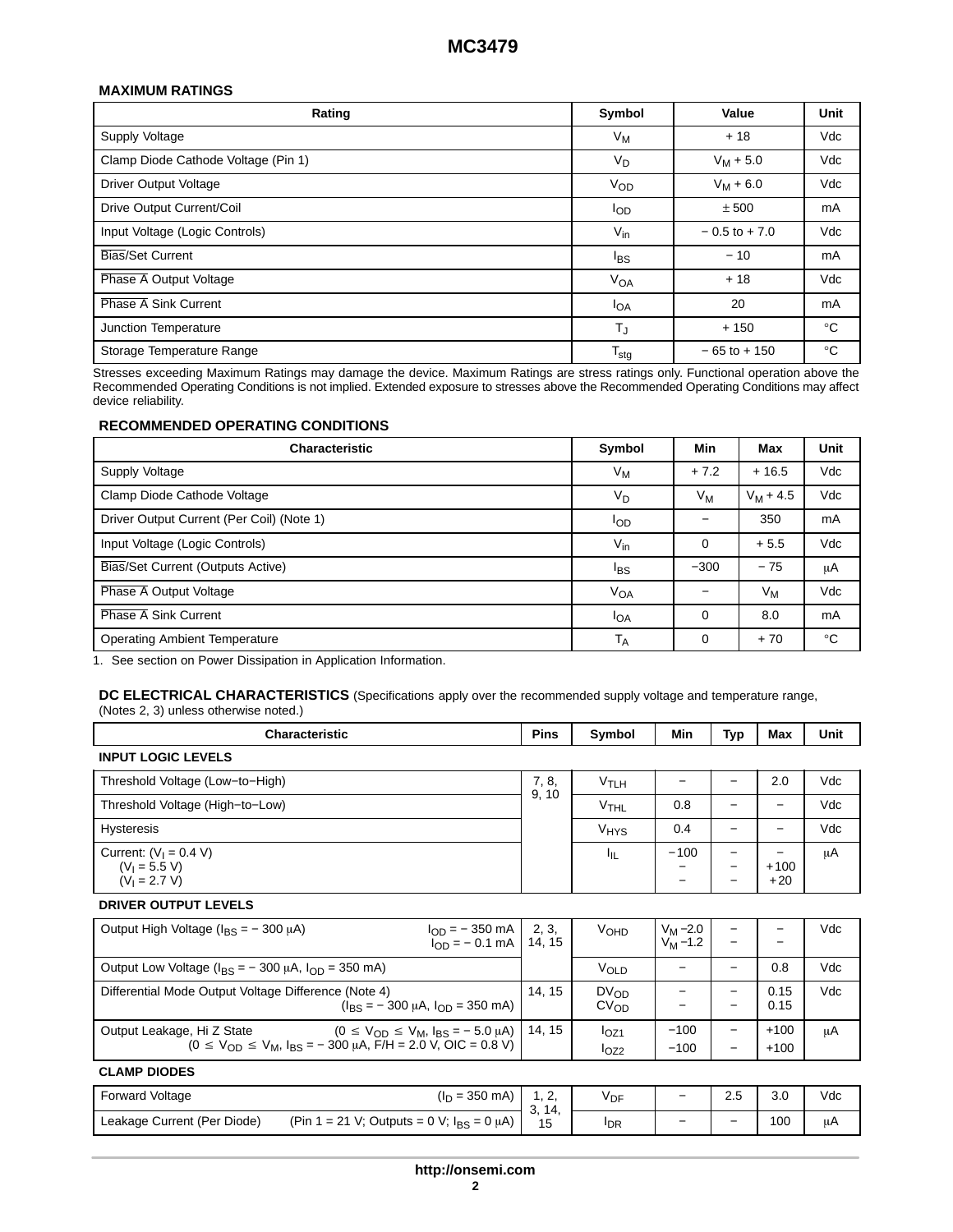# **MC3479**

#### <span id="page-2-0"></span>**DC ELECTRICAL CHARACTERISTICS** (Specifications apply over the recommended supply voltage and temperature range, (Notes [2,](#page-3-0) [3\)](#page-3-0) unless otherwise noted.)

| <b>Characteristic</b>                                                                                           | <b>Pins</b>                                                                                                                                                                                     | Symbol | Min                                              | Typ | Max | Unit           |     |
|-----------------------------------------------------------------------------------------------------------------|-------------------------------------------------------------------------------------------------------------------------------------------------------------------------------------------------|--------|--------------------------------------------------|-----|-----|----------------|-----|
| <b>PHASE A OUTPUT</b>                                                                                           |                                                                                                                                                                                                 |        |                                                  |     |     |                |     |
| <b>Output Low Voltage</b>                                                                                       | $(IOA = 8.0 mA)$                                                                                                                                                                                | 11     | <b>VOLA</b>                                      |     |     | 0.4            | Vdc |
| Off State Leakage Current                                                                                       | $(V_{\text{OHA}} = 16.5 V)$                                                                                                                                                                     |        | <b>I</b> OHA                                     |     |     | 100            | μA  |
| <b>POWER SUPPLY</b>                                                                                             |                                                                                                                                                                                                 |        |                                                  |     |     |                |     |
| Power Supply Current                                                                                            | $(l_{OD} = 0 \mu A, l_{BS} = -300 \mu A)$<br>$(L1 = VOHD, L2 = VOLD, L3 = VOHD, L4 = VOLD)$<br>$(L1 = VOHD, L2 = VOLD, L3 = Hi Z, L4 = Hi Z)$<br>$(L1 = VOHD, L2 = VOLD, L3 = VOHD, L4 = VOHD)$ | 16     | <b>IMW</b><br>$I_{\text{MZ}}$<br><sup>I</sup> MN | —   |     | 70<br>40<br>75 | mA  |
| <b>BIAS/SET CURRENT</b>                                                                                         |                                                                                                                                                                                                 |        |                                                  |     |     |                |     |
| the contract of the contract of the contract of the contract of the contract of the contract of the contract of |                                                                                                                                                                                                 |        |                                                  |     |     |                |     |

To Set Phase A 6 **IBS − 5.0 | − | − | μA** 2. Algebraic convention rather than absolute values is used to designate limit values.

3. Current into a pin is designated as positive. Current out of a pin is designated as negative.

4. DVOD = ⎥VOD1,2 − VOD3,4⎥ where:VOD1,2 = (VOHD1 − VOLD2) or (VOHD2 − VOLD1), and VOD3,4 = (VOHD3 − VOLD4) or (VOHD4 − VOLD3).

#### **PACKAGE THERMAL CHARACTERISTICS**

| Characteristic                                        | Svmbol         | Min                      | Tvp              | Max | Unit |
|-------------------------------------------------------|----------------|--------------------------|------------------|-----|------|
| Thermal Resistance, Junction-to-Ambient (No Heatsink) | $R_{\theta$ JA | $\overline{\phantom{0}}$ | $\epsilon$<br>45 | -   | °C/W |

#### **AC SWITCHING CHARACTERISTICS**  $(T_A = + 25^\circ \text{C}, V_M = 12 \text{ V})$  (See Figures [2, 3,](#page-3-0) [4\)](#page-4-0) (Notes 5, 6)

| <b>Characteristic</b>                         | <b>Pins</b>         | Symbol                  | Min | Typ               | Max | Unit |
|-----------------------------------------------|---------------------|-------------------------|-----|-------------------|-----|------|
| <b>Clock Frequency</b>                        | 7                   | $f_{CK}$                | 0   |                   | 50  | kHz  |
| Clock Pulse Width (High)                      | 7                   | $PW_{\mathsf{CKH}}$     | 10  |                   |     | μs   |
| Clock Pulse Width (Low)                       | 7                   | <b>PW<sub>CKL</sub></b> | 10  | —                 |     | μs   |
| Bias/Set Pulse Width                          | 6                   | <b>PW<sub>BS</sub></b>  | 10  |                   |     | μS   |
| Setup Time (CW/CCW and F/HS)                  | $10 - 7$<br>$9 - 7$ | $t_{\rm su}$            | 5.0 |                   |     | μs   |
| Hold Time (CW/CCW and F/HS)                   | $10 - 7$<br>$9 - 7$ | th                      | 10  |                   |     | μs   |
| Propagation Delay (Clk-to-Driver Output)      |                     | t <sub>PCD</sub>        |     | 8.0               |     | μs   |
| Propagation Delay (Bias/Set-to-Driver Output) |                     | t <sub>PBSD</sub>       |     | 1.0               |     | μS   |
| Propagation Delay (Clk-to-Phase A Low)        | $7 - 11$            | t <sub>PHLA</sub>       | —   | $12 \overline{ }$ |     | μS   |
| Propagation Delay (Clk-to-Phase A High)       | $7 - 11$            | <sup>t</sup> PLHA       | —   | 5.0               |     | μs   |

5. Algebraic convention rather than absolute values is used to designate limit values.

6. Current into a pin is designated as positive. Current out of a pin is designated as negative.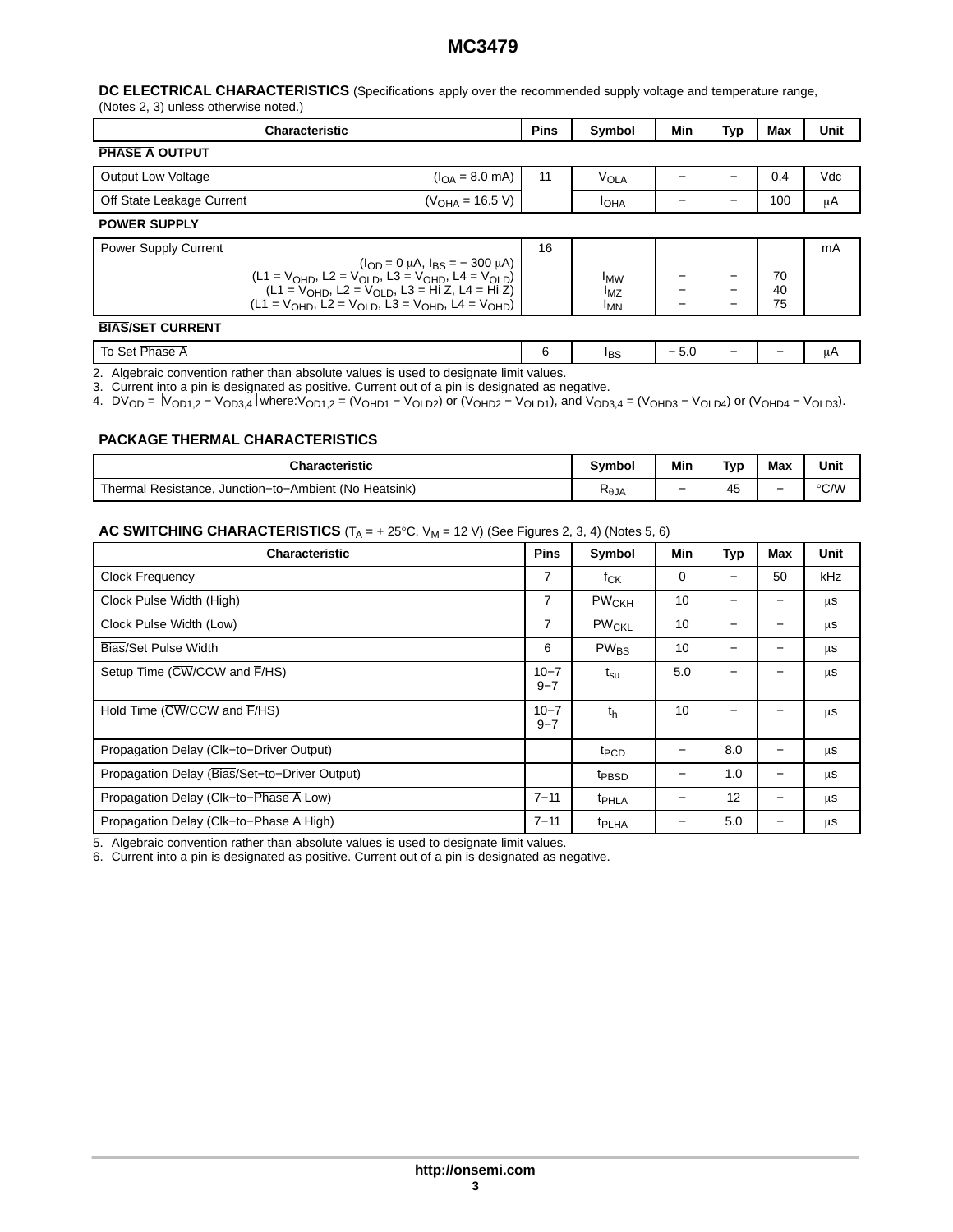<span id="page-3-0"></span>

**Figure 2. AC Test Circuit**



Note:  $t_r$ ,  $t_f$  (10% to 90%) for<br>input signals are  $\leqslant$  25 ns.

**Figure 3. Bias/Set Timing (Refer to Figure 2)**

| Pin#            | <b>Function</b>                | Symbol                | <b>Description</b>                                                                                                                                                                                                                                                                                                               |
|-----------------|--------------------------------|-----------------------|----------------------------------------------------------------------------------------------------------------------------------------------------------------------------------------------------------------------------------------------------------------------------------------------------------------------------------|
| 16              | Power Supply                   | $V_M$                 | Power supply pin for both the logic circuit and the motor coil current. Voltage range is<br>$+ 7.2$ to $+ 16.5$ V.                                                                                                                                                                                                               |
| 4, 5,<br>12, 13 | Ground                         | <b>GND</b>            | Ground pins for the logic circuit and the motor coil current. The physical configuration of<br>the pins aids in dissipating heat from within the IC package.                                                                                                                                                                     |
| 1               | Clamp Diode Voltage            | V <sub>D</sub>        | This pin is used to protect the outputs where large voltage spikes may occur as the<br>motor coils are switched. Typically a diode is connected between this pin and Pin 16.<br>See Figure 12.                                                                                                                                   |
| 2, 3,<br>14, 15 | <b>Driver Outputs</b>          | L1, L2 L3,<br>L4      | High current outputs for the motor coils. L1 and L2 are connected to one coil, and L3 and<br>L4 to the other coil.                                                                                                                                                                                                               |
| 6               | Bias/Set                       | $\overline{B}$ /S     | This pin is typically 0.7 volts below $V_M$ . The current out of this pin (through a resistor to<br>ground) determines the maximum output sink current. If the pin is opened ( $\mu$ s < 5.0 $\mu$ A)<br>the outputs assume a high impedance condition, while the internal logic presets to a<br>Phase $\overline{A}$ condition. |
| $\overline{7}$  | <b>Clock</b>                   | <b>C<sub>IK</sub></b> | The positive edge of the clock input switches the outputs to the next position. This input<br>has no effect if Pin 6 is open.                                                                                                                                                                                                    |
| 9               | Full/Half Step                 | F/HS                  | When low (Logic "0"), each clock input pulse will cause the motor to rotate one full step.<br>When high, each clock pulse will cause the motor to rotate one–half step. See Figure 7<br>for sequence.                                                                                                                            |
| 10              | Clockwise/<br>Counterclockwise | CW/CCW                | This input allows reversing the rotation of the motor. See Figure 7 for sequence.                                                                                                                                                                                                                                                |
| 8               | Output Impedance<br>Control    | <b>OIC</b>            | This input is relevant only in the half step mode (Pin $9 > 2.0$ V). When low (Logic "0"),<br>the two driver outputs of the non-energized coil will be in a high impedance condition.<br>When high the same driver outputs will be at a low impedance referenced to $V_M$ . See<br>Figure 7.                                     |
| 11              | Phase A                        | Ph A                  | This open–collector output indicates (when low) that the driver outputs are in the Phase<br>$\overline{A}$ condition (L1 = L3 = V <sub>OHD</sub> , L2 = L4 = V <sub>OLD</sub> ).                                                                                                                                                 |

#### **PIN FUNCTION DESCRIPTION**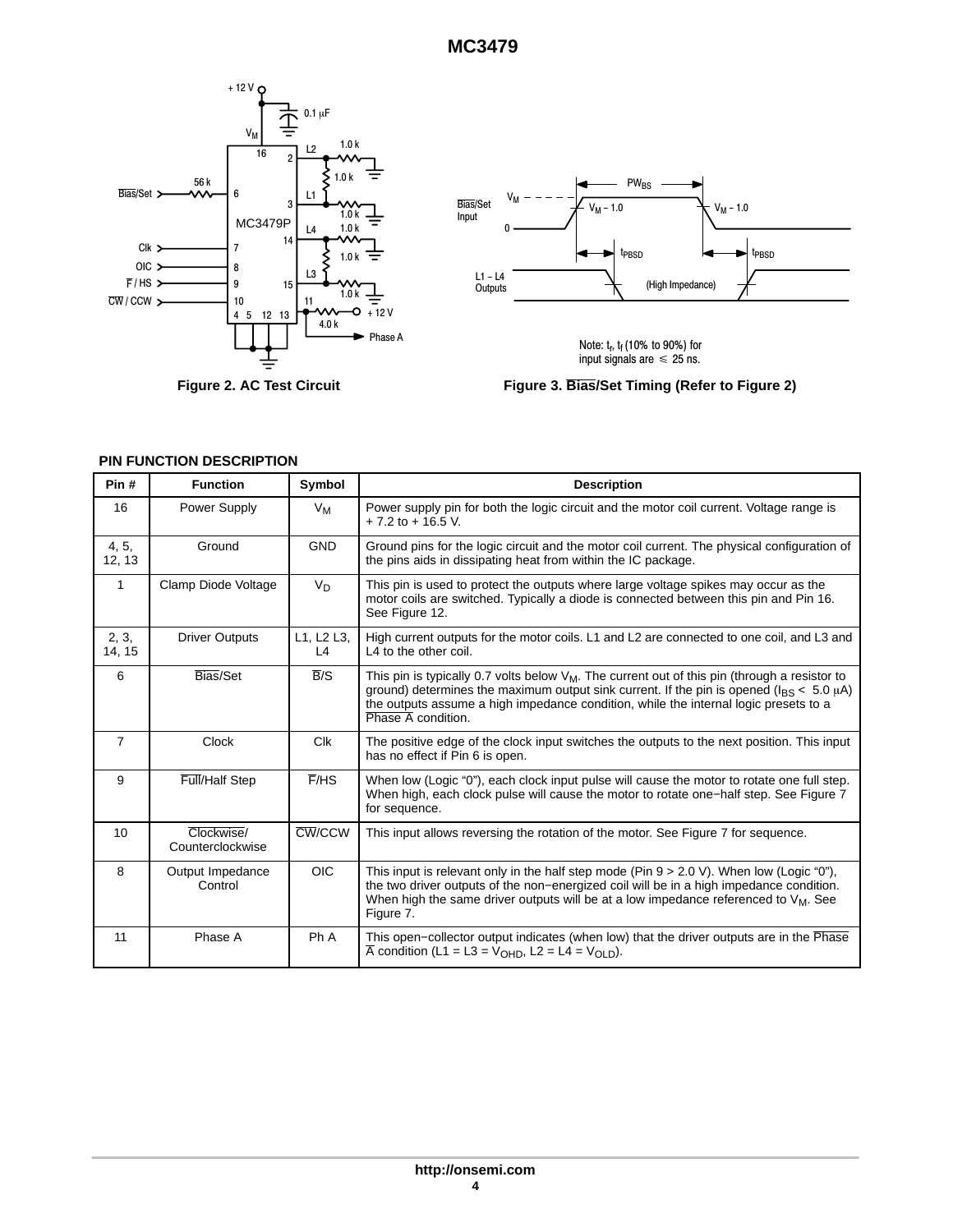#### **APPLICATION INFORMATION**

**Outputs**

#### <span id="page-4-0"></span>**General**

The MC3479 integrated circuit is designed to drive a stepper positioning motor in applications such as disk drives and robotics. The outputs can provide up to 350 mA to each of two coils of a two−phase motor. The outputs change state with each low−to−high transition of the clock input, with the new output state depending on the previous state, as well as the input conditions at the logic controls.

The outputs (L1−L4) are high current outputs (see Figure 5), which when connected to a two−phase motor, provide two full−bridge configurations (L3 and L4 are not shown in Figure 5). The polarities applied to the motor coils depend on which transistor  $(Q_H \text{ or } Q_L)$  of each output is on, which in turn depends on the inputs and the decoding circuitry.



**Figure 4. Clock Timing (Refer to Figure [2\)](#page-3-0)**





The maximum sink current available at the outputs is a function of the resistor connected between Pin 6 and ground (see section on Bias/Set operation). Whenever the outputs are to be in a high impedance state, both transistors  $(Q_H)$  and  $Q<sub>L</sub>$  of Figure 5) of each output are off.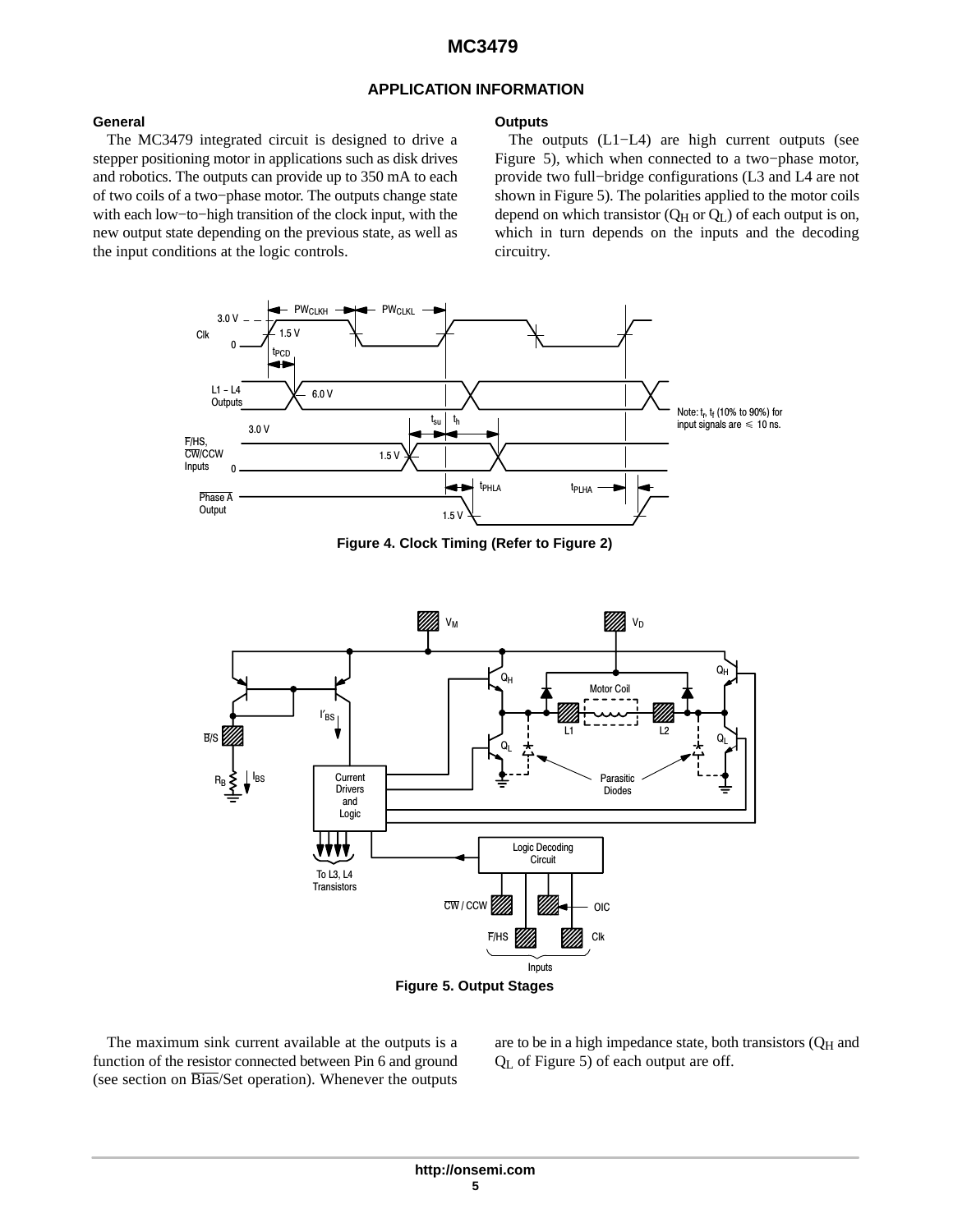## **VD**

This pin allows for provision of a current path for the motor coil current during switching, in order to suppress back–EMF voltage spikes.  $V_D$  is normally connected to  $V_M$ (Pin 16) through a diode (zener or regular), a resistor, or directly. The peaks instantaneous voltage at the outputs must not exceed  $V_M$  by more than 6.0 V. The voltage drop across the internal clamping diodes must be included in this portion of the design (see Figure 6). Note the parasitic diodes (Figure [5\)](#page-4-0) across each QL of each output provide for a complete circuit path for the switched current.



**Figure 6. Clamp Diode Characteristics**

#### **Full/Half Step**

When this input is at a Logic " $0$ " (< 0.8 V), the outputs change a full step with each clock cycle, with the sequence direction depending on the  $\overline{\text{CW}}$ /CCW input. There are four steps ( $\overline{\text{Phase A}}, \overline{\text{B}}, \overline{\text{C}}, \overline{\text{D}}$ ) for each complete cycle of the sequencing logic. Current flows through both motor coils during each step, as shown in Figure [7](#page-6-0).

When taken to a Logic "1"  $(>2.0 V)$ , the outputs change a half step with each clock cycle, with the sequence direction depending on the  $\overline{\text{CW}}$ /CCW input. Eight steps ( $\overline{\text{Phase A}}$  to  $\overline{H}$ ) result for each complete cycle of the sequencing logic. Phase  $\overline{A}$ ,  $\overline{C}$ ,  $\overline{E}$  and  $\overline{G}$  correspond (in polarity) to Phase  $\overline{A}$ ,  $\overline{B}$ ,  $\overline{C}$ , and  $\overline{D}$ , respectively, of the full step sequence. Phase  $\overline{B}$ ,  $\overline{D}$ ,  $\overline{F}$  and  $\overline{H}$  provide current to one motor coil, while de−energizing the other coil. The condition of the outputs of the de−energized coil depends on the OIC input, see Figure [7](#page-6-0) timing diagram.

## **OIC**

The output impedance control input determines the output impedance to the de−energized coil when operating in the half–step mode. When the outputs are in Phase B,  $\overline{D}$ ,  $\overline{F}$  or  $\overline{H}$ (Figure [7\)](#page-6-0) and this input is at a Logic " $0$ " (<0.8 V), the two outputs to the de−energized coil are in a high impedance condition –  $Q_L$  and  $Q_H$  of both outputs (Figure [5\)](#page-4-0) are off. When this input is at a Logic " $1$ " (>2.0 V), a low impedance output is provided to the de−energized coil as both outputs have  $Q_H$  on  $(Q_L$  off). To complete the low impedance path requires connecting  $V_D$  to  $V_M$  as described elsewhere in this data sheet.

## **Bias/Set**

This pin can be used for three functions: a) determining the maximum output sink current; b) setting the internal logic to a known state; and c) reducing power consumption.

a) The maximum output sink current is determined by the base drive current supplied to the lower transistors  $(Q<sub>L</sub> s$  of Figure [5](#page-4-0)) of each output, which in turn, is a function of  $I_{BS}$ . The appropriate value of  $I_{BS}$  can be approximated using Figure [11](#page-7-0).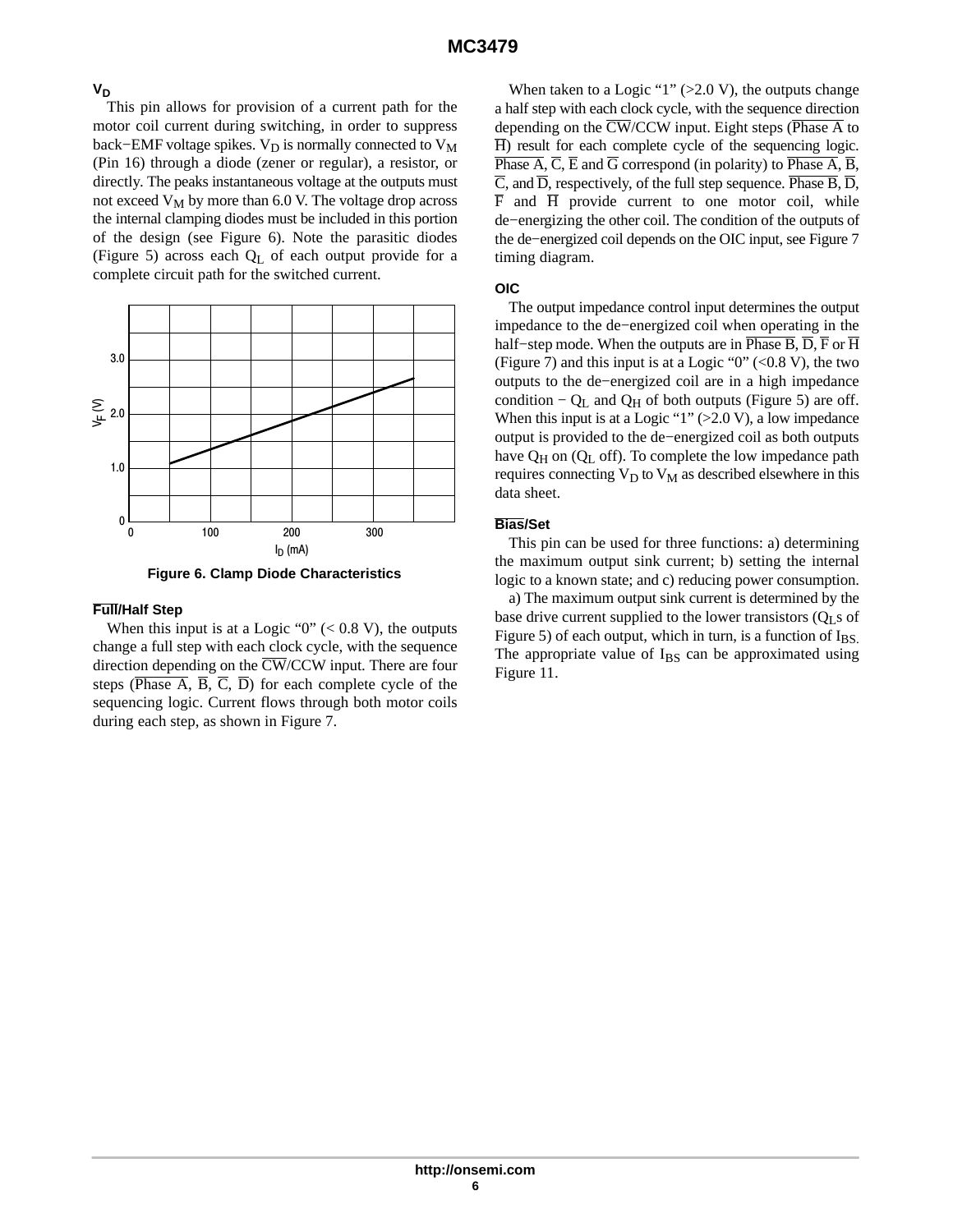**MC3479**

<span id="page-6-0"></span>

The value of  $R_B$  (between this pin and ground) is then determined by:

$$
R_B = \frac{V_M - 0.7 V}{I_{BS}}
$$

b) When this pin is opened (raised to  $V_M$ ) such that I<sub>BS</sub> is  $< 5.0 \mu A$ , the internal logic is set to the Phase A condition, and the four driver outputs are put into a high impedance state. The Phase A output (Pin 11) goes active (low), and input signals at the controls are ignored during this time. Upon re–establishing I<sub>BS</sub>, the driver outputs become active, and will be in the Phase A position (L1 = L3 =  $V$ <sub>OHD</sub>, L2 = L4  $=$  V<sub>OLD</sub>). The circuit will then respond to the inputs at the controls.

The Set function (opening this pin) can be used as a powerup reset while supply voltages are settling. A CMOS logic gate (powered by  $V_M$ ) can be used to control this pin as shown in Figure [12](#page-8-0).

c) Whenever the motor is not being stepped, power dissipation in the IC and in the motor may be lowered by reducing  $I_{BS}$ , so as to reduce the output (motor) current. Setting  $I_{BS}$  to 75  $\mu$ A will reduce the motor current, but will not reset the internal logic as described above. See Figure [13](#page-8-0) for a suggested circuit.

#### **Power Dissipation**

The power dissipated by the MC3479 must be such that the junction temperature  $(T<sub>J</sub>)$  does not exceed 150 $^{\circ}$ C. The power dissipated can be expressed as:

 $P = (V_M \times I_M) + (2 \times I_{OD}) [(V_M - V_{OHD}) + V_{OLD}]$ where  $V_M =$  Supply voltage;

 $I_M$  = Supply current other than  $I_{OD}$ ;

 $I_{OD} =$  Output current to each motor coil;

 $V<sub>OHD</sub>$  = Driver output high voltage;

 $V<sub>OLD</sub>$  = Driver output low voltage.

The power supply current  $(I_M)$  is obtained from Figure [8.](#page-7-0) After the power dissipation is calculated, the junction temperature can be calculated using:

$$
T_J = (P \, \times \, R_{\theta JA}) + T_A
$$

where  $R_{\theta JA}$  = Junction–to–ambient thermal resistance (52°C/W for the DIP, 72°C/W for the FN Package);

 $T_A$  = Ambient Temperature.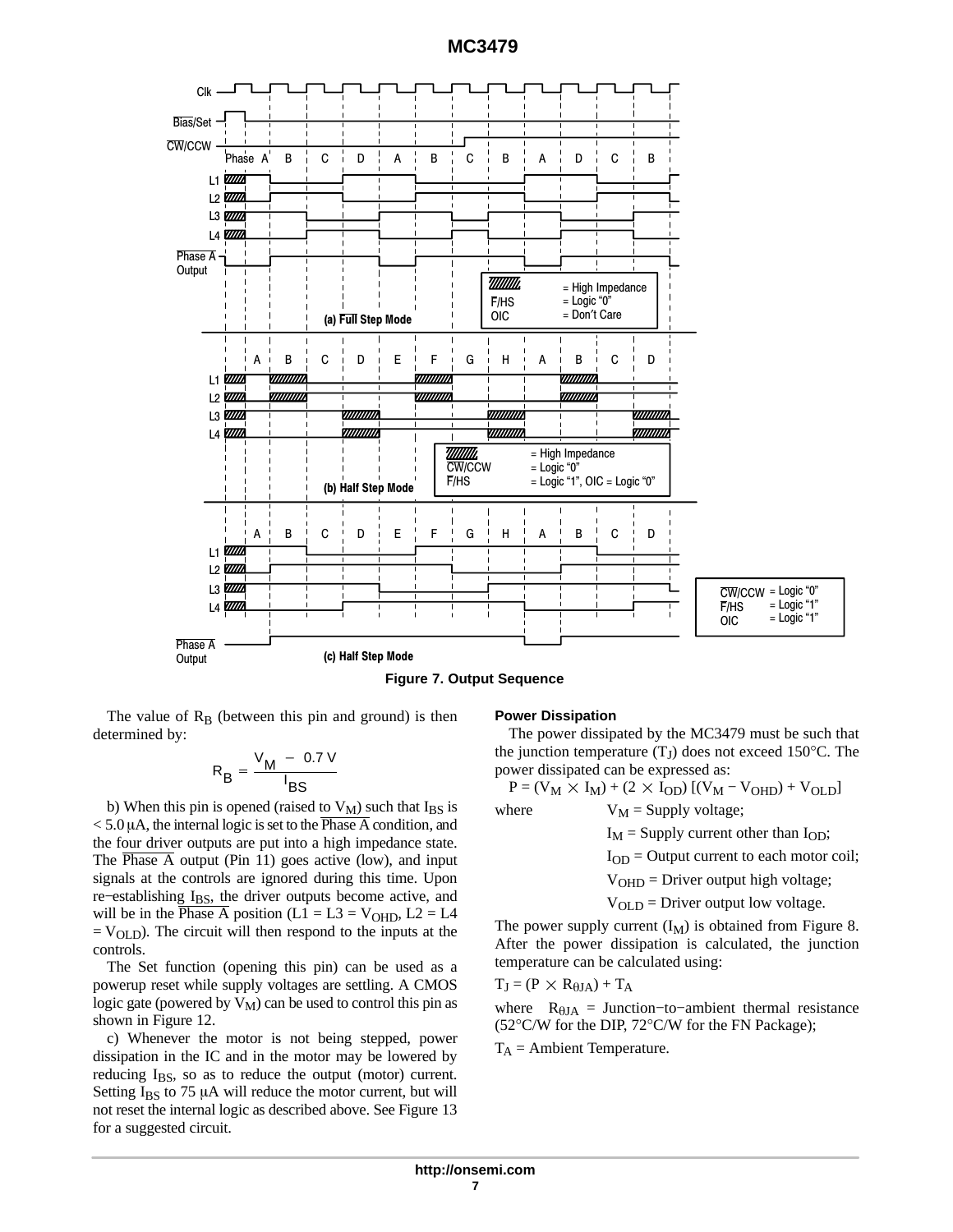<span id="page-7-0"></span>

**Figure 8. Power Supply Current**

For example, assume an application where  $V_M = 12$  V, the motor requires 200 mA/coil, operating at room temperature with no heatsink on the IC. From Figure 11,  $I_{BS}$  is determined to be  $95 \mu A$ .

 $R_B$  is calculated:

$$
R_B = (12 - 0.7) V/95 \mu A
$$
  

$$
R_B = 118.9 k\Omega
$$

From Figure 8,  $I_M$  (max) is determined to be 22 mA. From Figure 9,  $V_{OLD}$  is 0.46 V, and from Figure 10,  $(V_M - V_{OHD})$ is 1.4 volts.

$$
P = (12 \times 0.022) + (2 \times 0.2) (1.4 + 0.46)
$$
  
P = 1.01 W



**Figure 9. Maximum Saturation Voltage − Driver Output Low**

$$
T_J = (1.01 \text{ W} \times 52^{\circ} \text{C/W}) + 25^{\circ} \text{C}
$$

$$
T_J = 77.5^{\circ}C
$$

This temperature is well below the maximum limit. If the calculated  $T_J$  had been higher than 150°C, a heatsink such as the Staver Co. V−7 Series, Aavid #5802, or Thermalloy #6012 could be used to reduce  $R_{\theta JA}$ . In extreme cases, forced air cooling should be considered.

The above calculation, and  $R_{\theta JA}$ , assumes that a ground plane is provided under the MC3479 (either or both sides of the PC board) to aid in the heat dissipation. Single nominal width traces leading from the four ground pins should be avoided as this will increase  $T_J$ , as well as provide potentially disruptive ground noise and  $I_R$  drops when switching the motor current.

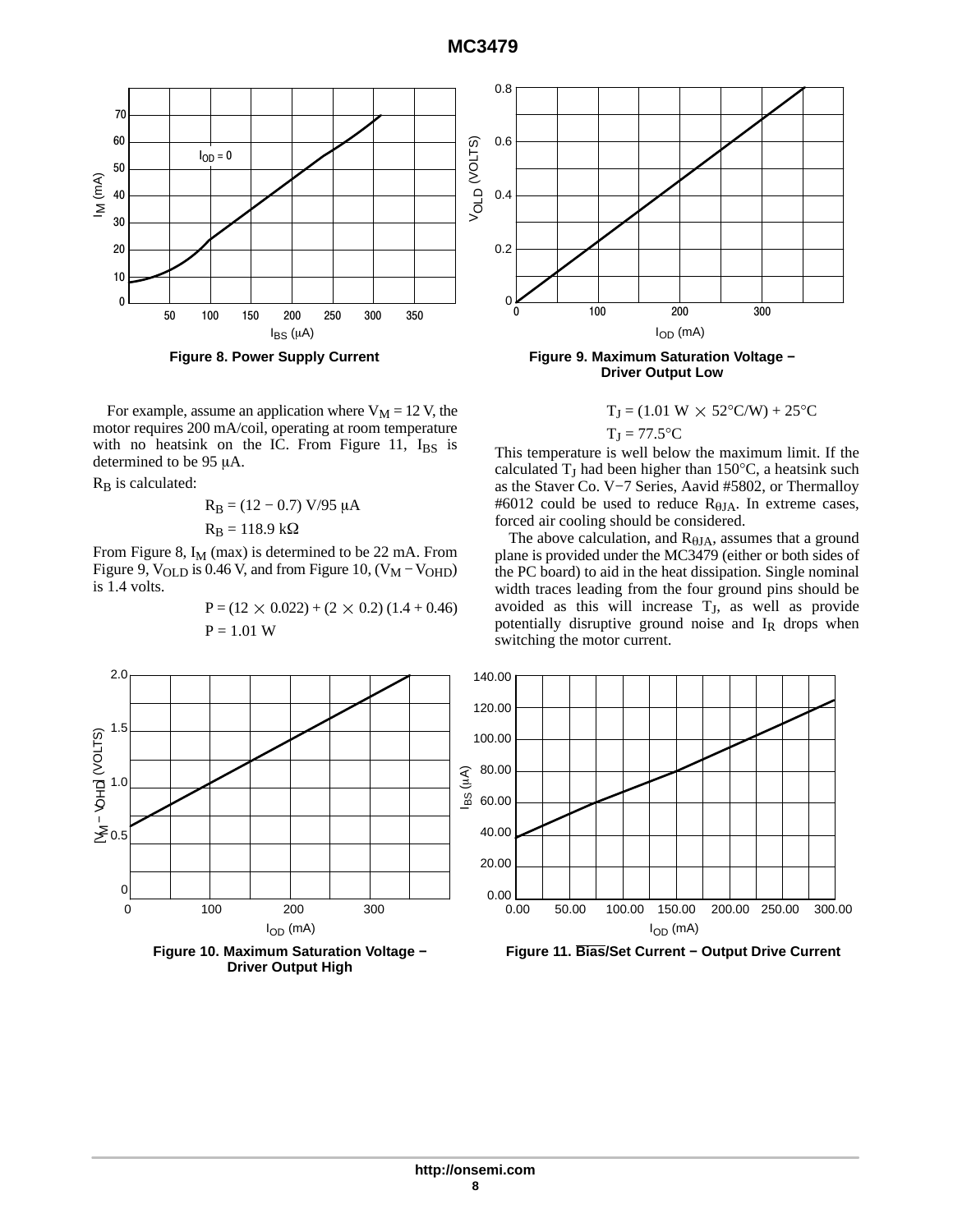# **MC3479**

<span id="page-8-0"></span>

**Figure 12. Typical Applications Circuit**



− Suggested value for R<sub>B1</sub> (V<sub>M</sub> = 12 V) is 150 kΩ. − R<sub>B</sub> calculation (see text) must take into account the current through R<sub>B1</sub>.

**Figure 13. Power Reduction**